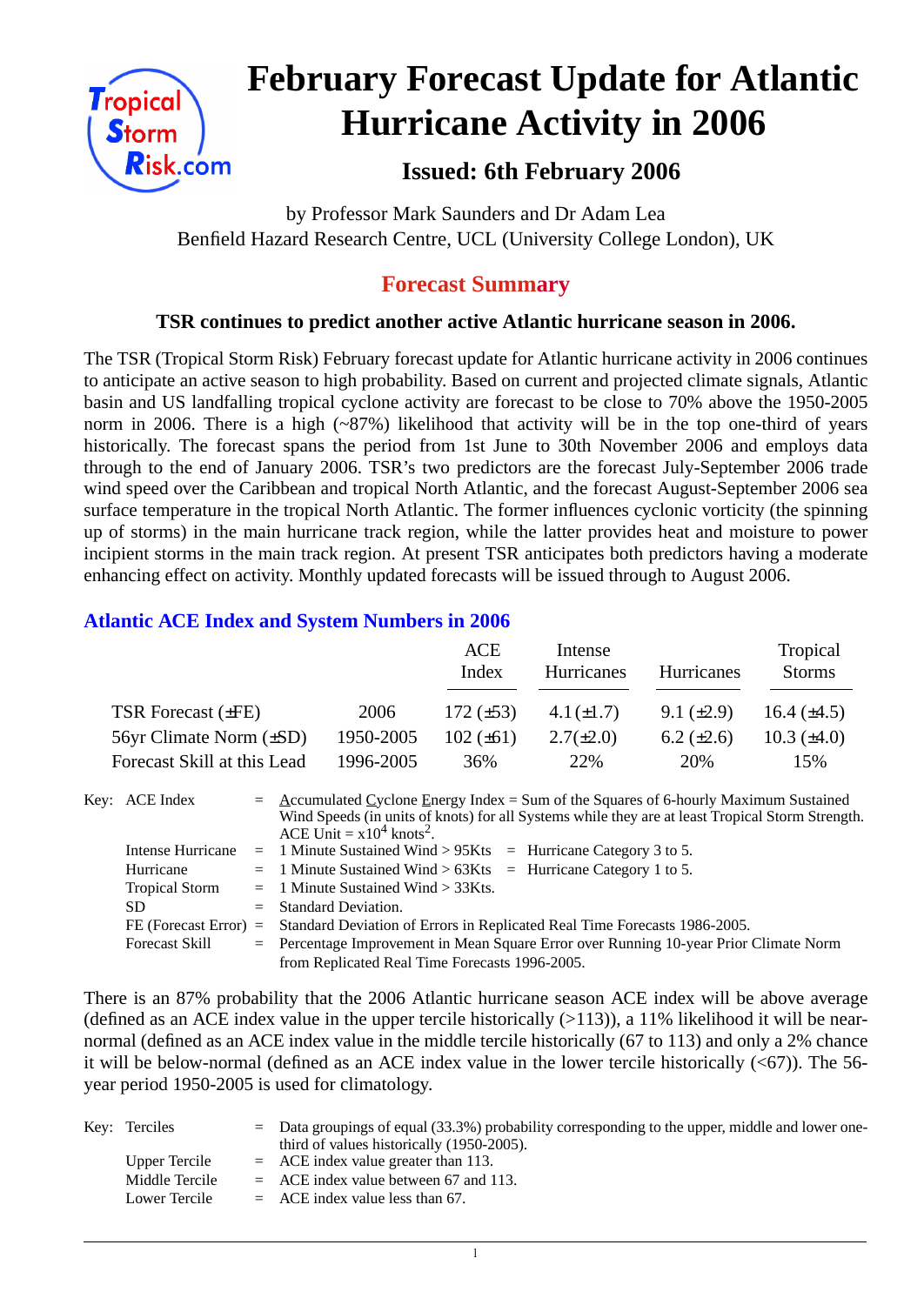#### **ACE Index & Numbers Forming in the MDR, Caribbean Sea and Gulf of Mexico in 2006**

|                              |           | ACE<br>Index   | Intense<br>Hurricanes | Hurricanes      | Tropical<br><b>Storms</b> |
|------------------------------|-----------|----------------|-----------------------|-----------------|---------------------------|
| TSR Forecast $(\pm FE)$      | 2006      | 146 $(\pm 47)$ | $3.8(\pm 1.4)$        | 7.0 $(\pm 2.3)$ | 11.9 $(\pm 3.6)$          |
| 56yr Climate Norm $(\pm SD)$ | 1950-2005 | 79 $(\pm 60)$  | $2.3 (\pm 1.8)$       | 4.3 $(\pm 2.5)$ | 7.1 $(\pm 3.5)$           |
| Forecast Skill at this Lead  | 1996-2005 | 43%            | 36%                   | 36%             | 23%                       |

The Atlantic hurricane Main Development Region (MDR) is the region  $10^{\circ}N - 20^{\circ}N$ ,  $20^{\circ}W - 60^{\circ}W$ between the Cape Verde Islands and the Caribbean Lesser Antilles. A storm is defined as having formed within this region if it reached at least tropical depression status while in the area.

There is an 88% probability that in 2006 the MDR, Caribbean Sea and Gulf of Mexico ACE index will be above average (defined as an ACE index value in the upper tercile historically (>91)), an 11% likelihood it will be near-normal (defined as an ACE index value in the middle tercile historically (35 to 91) and only a 1% chance it will be below-normal (defined as an ACE index value in the lower tercile historically (<35)). The 56-year period 1950-2005 is used for climatology.

#### **USA Landfalling ACE Index and Numbers in 2006**

|                                        |      | <b>ACE</b><br>Index | Hurricanes        | Tropical<br><b>Storms</b> |
|----------------------------------------|------|---------------------|-------------------|---------------------------|
| TSR Forecast $(\pm FE)$                | 2006 | 4.5 $(\pm 1.9)$     | 2.4 $(\pm 1.5)$   | 5.2 $(\pm 2.0)$           |
| 56yr Climate Norm $(\pm SD)$ 1950-2005 |      | $2.5 \ (\pm 2.2)$   | $1.5 \ (\pm 1.3)$ | 3.1 $(\pm 2.0)$           |
| Forecast Skill at this Lead 1996-2005  |      | 37%                 | 22%               | 20%                       |

| Key: ACE Index           | $=$ Accumulated Cyclone Energy Index $=$ Sum of the Squares of hourly Maximum     |
|--------------------------|-----------------------------------------------------------------------------------|
|                          | Sustained Wind Speeds (in units of knots) for all Systems while they are at least |
|                          | Tropical Storm Strength and over the USA Mainland (reduced by a factor of 6).     |
|                          | ACE Unit $= x10^4$ knots <sup>2</sup> .                                           |
| Landfall Strike Category | $=$ Maximum 1 Minute Sustained Wind of Storm Directly Striking Land.              |
| USA Mainland             | $=$ Brownsville (Texas) to Maine.                                                 |

USA landfalling intense hurricanes are not forecast since we have no skill at any lead.

There is an 84% probability that in 2006 the USA landfalling ACE index will be above average (defined as a USA ACE index value in the upper tercile historically  $(>2.63)$ ), a 12% likelihood it will be nearnormal (defined as a USA ACE index value in the middle tercile historically (1.14 to 2.63) and only a 4% chance it will be below-normal (defined as a USA ACE index value in the lower tercile historically  $(\le 1.14)$ ). The 56-year period 1950-2005 is used for climatology.

#### **Caribbean Lesser Antilles Landfalling Numbers in 2006**

|                                |                                                                             | <b>ACE</b><br>Index                                                                                                                                                                                                                          | Intense<br>Hurricanes | <b>Hurricanes</b> | Tropical<br><b>Storms</b> |
|--------------------------------|-----------------------------------------------------------------------------|----------------------------------------------------------------------------------------------------------------------------------------------------------------------------------------------------------------------------------------------|-----------------------|-------------------|---------------------------|
| <b>TSR Forecast (±FE)</b>      | 2006                                                                        | $2.6 (\pm 1.1)$                                                                                                                                                                                                                              | $0.4 \ (\pm 0.4)$     | $0.8 (\pm 0.6)$   | $1.9(\pm 0.9)$            |
| $56yr$ Climate Norm $(\pm SD)$ | 1950-2005                                                                   | 1.4 $(\pm 2.0)$                                                                                                                                                                                                                              | $0.3 \ (\pm 0.5)$     | $0.4~(\pm 0.7)$   | 1.1 $(\pm 1.0)$           |
| Forecast Skill at this Lead    | 1996-2005                                                                   | 8%                                                                                                                                                                                                                                           | 10%                   | 21%               | $0\%$                     |
| Key: ACE Index                 | $=$ Accumulated Cyclone Energy Index = Sum of the Squares of hourly Maximum | Sustained Wind Speeds (in units of knots) for all Systems while they are at least<br>Tropical Storm Strength and within the boxed region $(10^0N-18^0N, 60^0W-63^0W)$<br>(reduced by a factor of 6). ACE Unit = $x10^4$ knots <sup>2</sup> . |                       |                   |                           |
| Landfall Strike Category       | $=$ Maximum 1 Minute Sustained Wind of Storm Directly Striking Land.        |                                                                                                                                                                                                                                              |                       |                   |                           |

| $E$ andran Durine Calegor, | <i>mainmant</i> remain basance wind or biomi bircent burner |
|----------------------------|-------------------------------------------------------------|
| Lesser Antilles            | $=$ Island Arc from Anguilla to Trinidad Inclusive.         |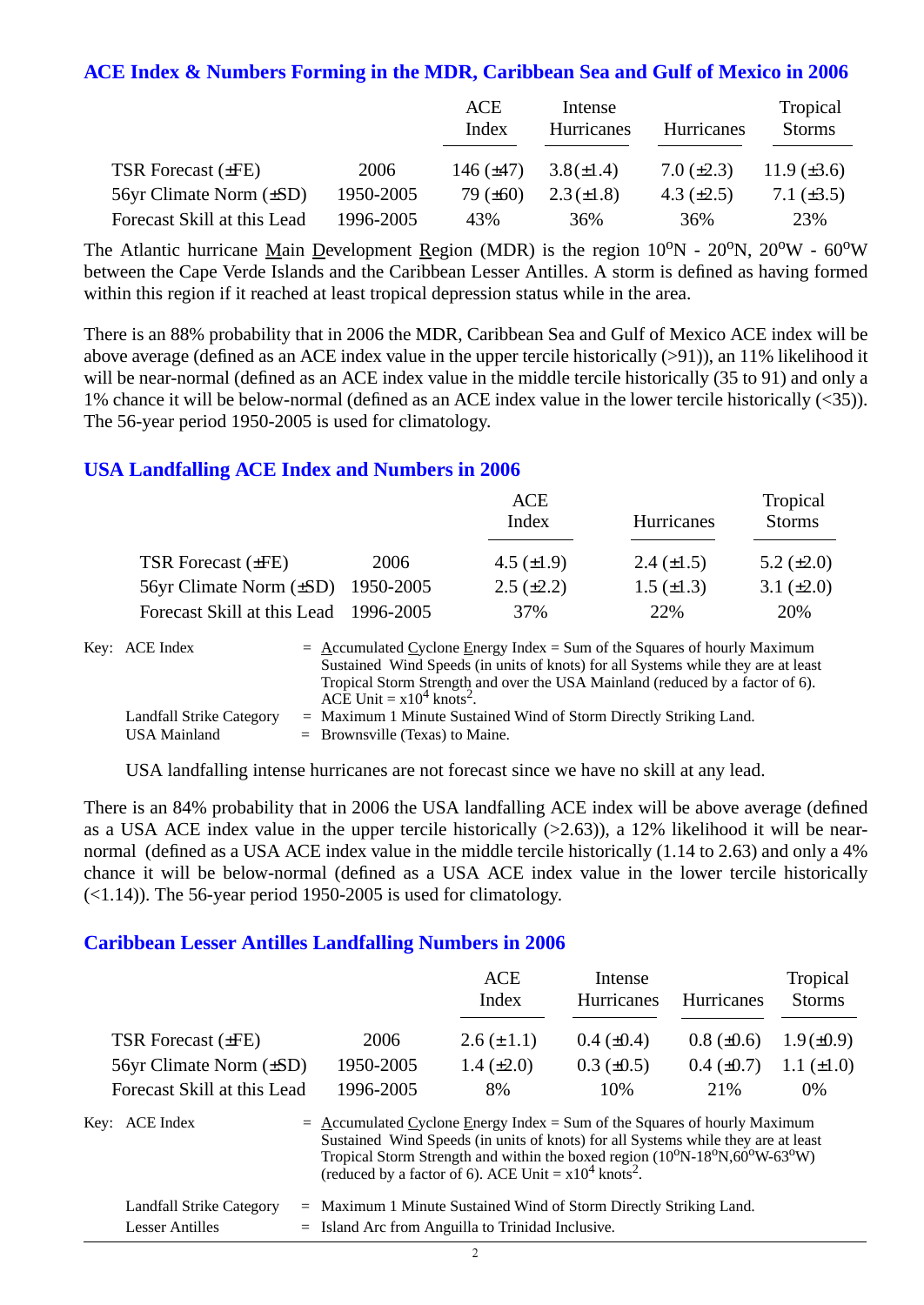### **Key Predictors for 2006**

The key factors behind the TSR forecast for an above-average hurricane season in 2006 are the anticipated moderate enhancing effect of July-September forecast trade winds at 925mb height over the Caribbean Sea and tropical North Atlantic region  $(7.5^{\circ}N - 17.5^{\circ}N, 30^{\circ}W - 100^{\circ}W)$ , and of August-September forecast sea surface temperature for the Atlantic MDR ( $10^{\circ}$ N -  $20^{\circ}$ N,  $20^{\circ}$ W -  $60^{\circ}$ W). The current forecasts for these predictors are  $0.83\pm0.74$  ms<sup>-1</sup> (up from last months value of  $0.79\pm0.79$  ms<sup>-1</sup>) weaker than normal (1976-2005 climatology) and  $0.22\pm0.28^{\circ}$ C (down slightly from last months value of  $0.25\pm0.30^{\circ}$ C) warmer than normal (1976-2005 climatology). The forecast skills (assessed for the period 1986-2005) for these predictors at this lead are 38% and 38% respectively.

#### **Further Information and Next Forecast**

Further information about TSR forecasts, verifications and hindcast skill as a function of lead time may be obtained from the TSR web site *http://tropicalstormrisk.com*. The next TSR monthly forecast update for the 2006 Atlantic hurricane season will be issued on the 6th March 2006.

#### **Appendix - Predictions from Previous Months**

|                                       | <b>Atlantic ACE Index and System Numbers 2006</b> |                     |                              |                   |                                    |
|---------------------------------------|---------------------------------------------------|---------------------|------------------------------|-------------------|------------------------------------|
|                                       |                                                   | <b>ACE</b><br>Index | Intense<br><b>Hurricanes</b> | Hurricanes        | Named<br>Tropical<br><b>Storms</b> |
| Average Number $(\pm SD)$ (1950-2005) |                                                   | $102 (\pm 61)$      | $2.7 (\pm 2.0)$              | $6.2 \ (\pm 2.6)$ | $10.3 \ (\pm 4.0)$                 |
|                                       | 6 Feb 2006                                        | $172 (\pm 53)$      | 4.1 $(\pm 1.7)$              | $9.1 (\pm 2.9)$   | 16.4 $(\pm 4.5)$                   |
| <b>TSR Forecasts (±FE)</b>            | 4 Jan 2006                                        | $170 (\pm 59)$      | 4.0 $(\pm 1.8)$              | $8.8 (\pm 2.8)$   | 16.2 $(\pm 4.3)$                   |
|                                       | 6 Dec 2005                                        | 162 $(\pm 60)$      | 3.9 $(\pm 1.8)$              | $8.5 (\pm 2.8)$   | $15.7 (\pm 4.5)$                   |
| <b>Gray Forecast</b>                  | 6 Dec 2005                                        |                     | 5                            | 9                 | 17                                 |

#### **1. Atlantic ACE Index and System Numbers**

#### **2. MDR, Caribbean Sea and Gulf of Mexico ACE Index and Numbers**

|                                       | MDR, Caribbean Sea and Gulf of Mexico ACE Index and Numbers 2006 |                     |                              |                 |                                    |
|---------------------------------------|------------------------------------------------------------------|---------------------|------------------------------|-----------------|------------------------------------|
|                                       |                                                                  | <b>ACE</b><br>Index | Intense<br><b>Hurricanes</b> | Hurricanes      | Named<br>Tropical<br><b>Storms</b> |
| Average Number $(\pm SD)$ (1950-2005) |                                                                  | $79 (\pm 60)$       | $2.3 \ (\pm 1.8)$            | 4.3 $(\pm 2.5)$ | 7.1 $(\pm 3.5)$                    |
|                                       | 6 Feb 2006                                                       | 146 $(\pm 47)$      | 3.8 $(\pm 1.4)$              | $7.0 (\pm 2.3)$ | 11.9 $(\pm 3.5)$                   |
| <b>TSR Forecasts (±FE)</b>            | 4 Jan 2006                                                       | 144 $(\pm 59)$      | $3.7 (\pm 1.6)$              | $6.7 (\pm 2.6)$ | 11.8 $(\pm 4.1)$                   |
|                                       | 6 Dec 2005                                                       | 136 $(\pm 60)$      | 3.3 $(\pm 1.6)$              | $6.4 (\pm 2.7)$ | 11.3 $(\pm 4.2)$                   |